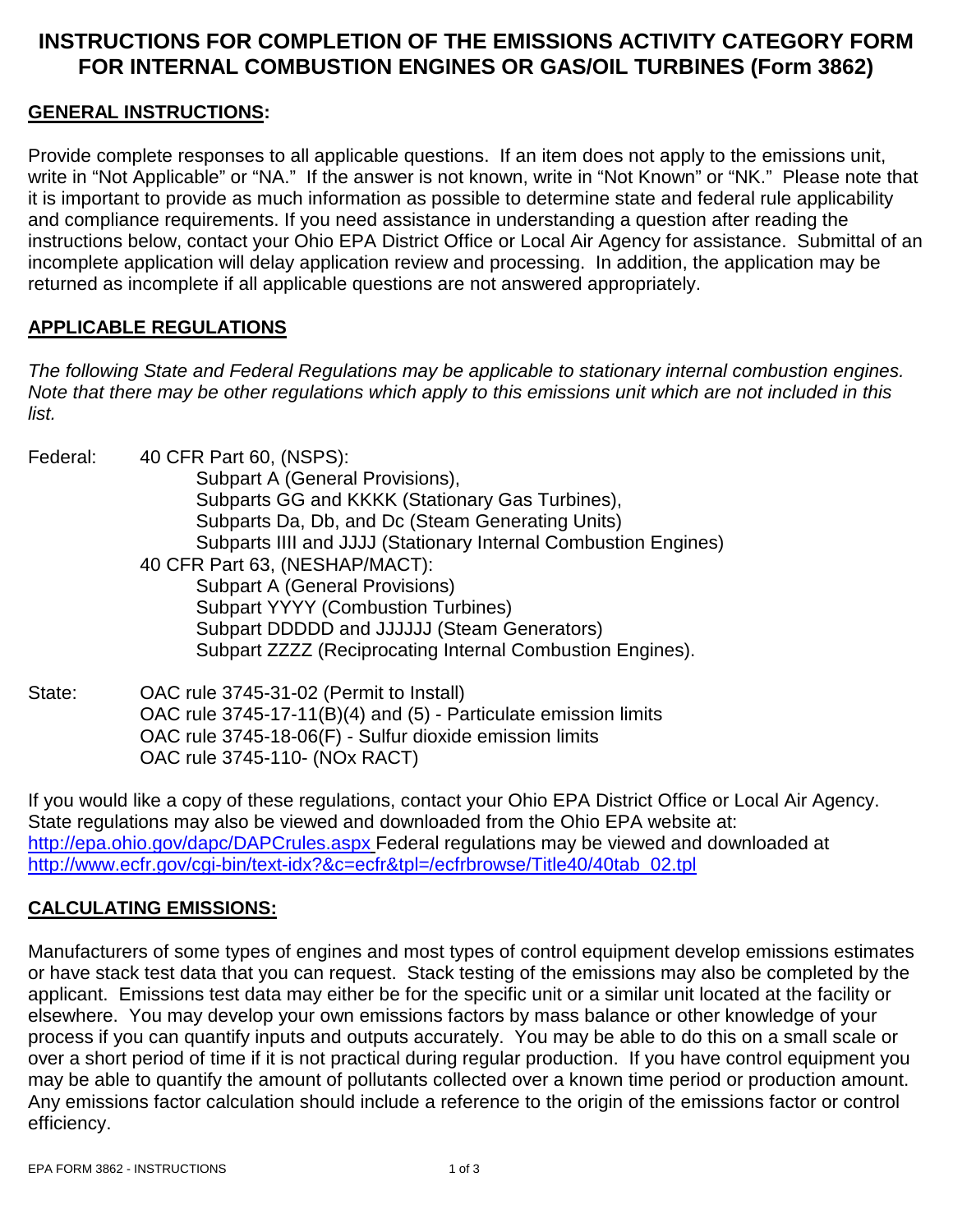U.S. EPA has developed emissions factors for many types of air pollution sources and published them in a document titled "Compilation of Air Pollutant Emission Factors, AP-42", available from the following website: <http://www.epa.gov/ttn/chief/ap42/index.html>See Sections 3.1 through 3.4 for information and data based on specific engine categories.

Engine certification standards and manufacturer technical data sheets often list emissions rates in units of grams/brakehorsepower-hour (g/bhp-hr) or grams/kilowatt-hour (g/kW-hr). The following conversions can be used to provide the emissions in the pounds/hour and tons/year format required in Section II of the PTI/PTIO application:

 $(q/bhp-hr)(hp)(1 lb/453.6 q) = lbs/hr$ 

 $(g/kW-hr)/1.341 = g/bhp-hr$ 

### **SPECIFIC INSTRUCTIONS:**

- 1. Provide the maximum number of hours per day and days per year the stationary internal combustion engine is expected to operate. The following are examples of why the maximum number of hours per day may be less than 24 or the maximum number of days per year may be less than 365 (this list is not all-inclusive):
	- The facility can only operate during daylight hours.
	- The process can only operate within a certain range of ambient temperatures.
	- The process is limited by another operation (i.e., a bottleneck).
- 4. Emergency use engines normally operate less than 500 hours per year. "Non-emergency" denotes the engine can be used at any time. OAC rule 3745-31-03 contains permit exemption provisions for emergency use generators and other small internal combustion engines. Please note that certain federal regulations contain additional criteria for qualification as an emergency engine.
- 5. Specify the name of the engine manufacturer, model number, model year, and engine serial number.

The date of order from the manufacturer means the date that your facility entered into a binding contract for on-site installation.

Specify the installation date of the engine. If the engine has been purchased used, the installation date listed should be the date the engine was first installed at any location by any owner or operator, if available.

Certain engines comply with federal emissions standards via manufacturer's certification. Please indicate if the engine is certified to meet federal emissions standards. If the answer is "Yes", please specify the federal standard that is being met (e.g. Paragraph (d)(1) of 40 CFR Part 60.4205, Table 1 of 40 CFR 1039.1, Tier 2 field testing standards in 40 CFR 1048.101(c).)

- 7. For reciprocating engines only. Specify the volumetric displacement of the engine in units of **liters** *per cylinder* for compression ignition engines, or in units of **cubic centimeters** for spark ignition engines**.**
- 8. For turbines only. Describe method for recovering exhaust heat, if applicable.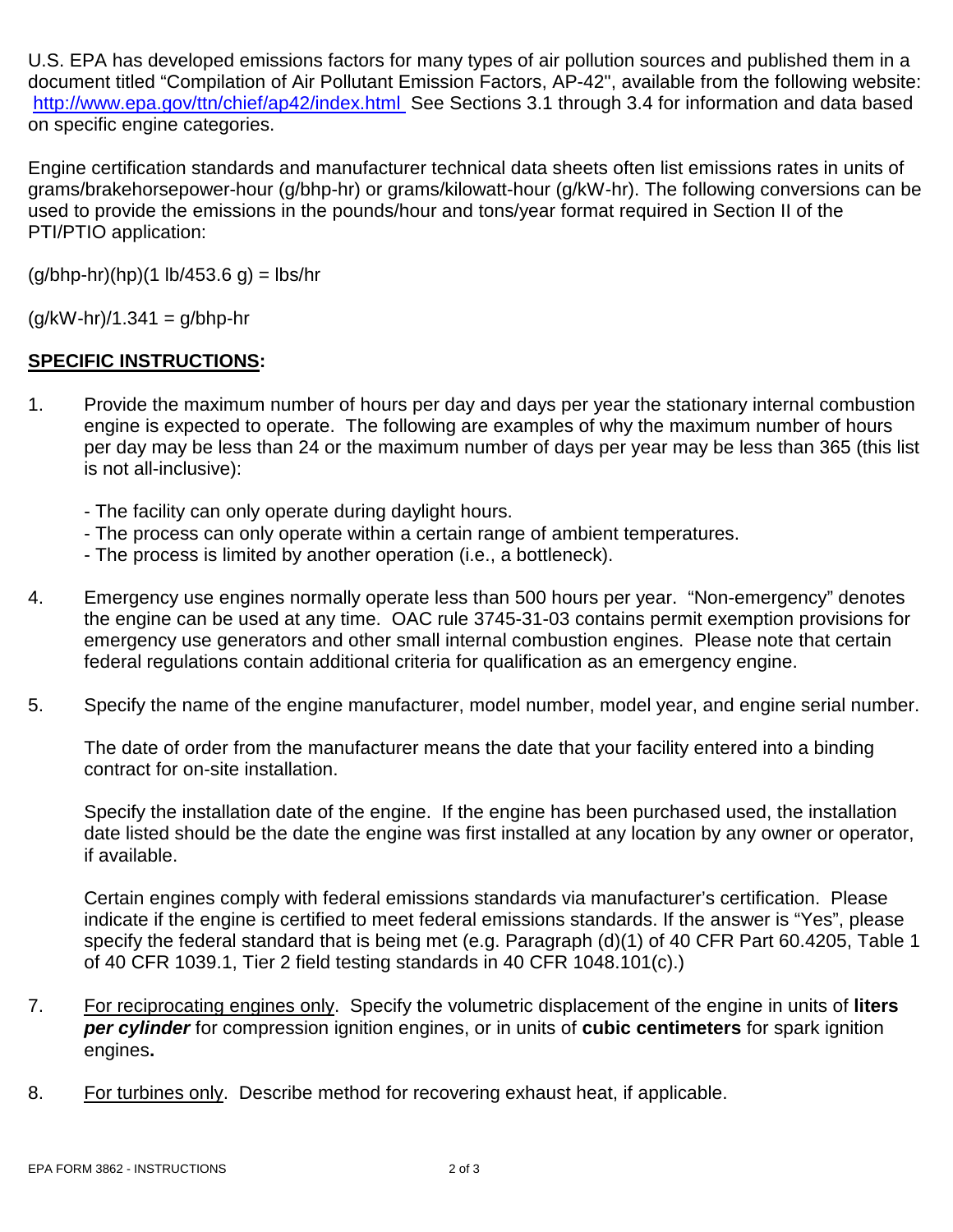- 9. Provide the manufacturer's rated, maximum and normal heat input capacities in million BTU (British Thermal Unit) per hour. Also specify the input capacities of any supplemental (duct) burners according to the manufacturer's specifications. For turbines, the maximum heat input capacity should be determined at an ambient temperature of no greater than zero degrees Fahrenheit.
- 10. Provide the output capacities in units appropriate for the application, i.e., Horsepower for pumps and compressors, Kilowatts for generators, etc. Note steam output is required for turbine cogeneration or combined cycle units only.
- 11. Check all types of fuel fired in the internal combustion engine and any supplemental (duct) burners. Be sure to indicate whether the unit is single or dual fuel.
- 12. Specify the heat content in the appropriate unit, and ash and sulfur contents, in percent by weight (if ) for all fuels used in the engine and supplemental (duct) burners. Provide estimated fuel consumption quantities based on normal and maximum operation.
- 15. For any engine that has been modified or reconstructed, describe the extent of the modification or reconstruction and specify the total fixed capital cost of the new and refurbished components.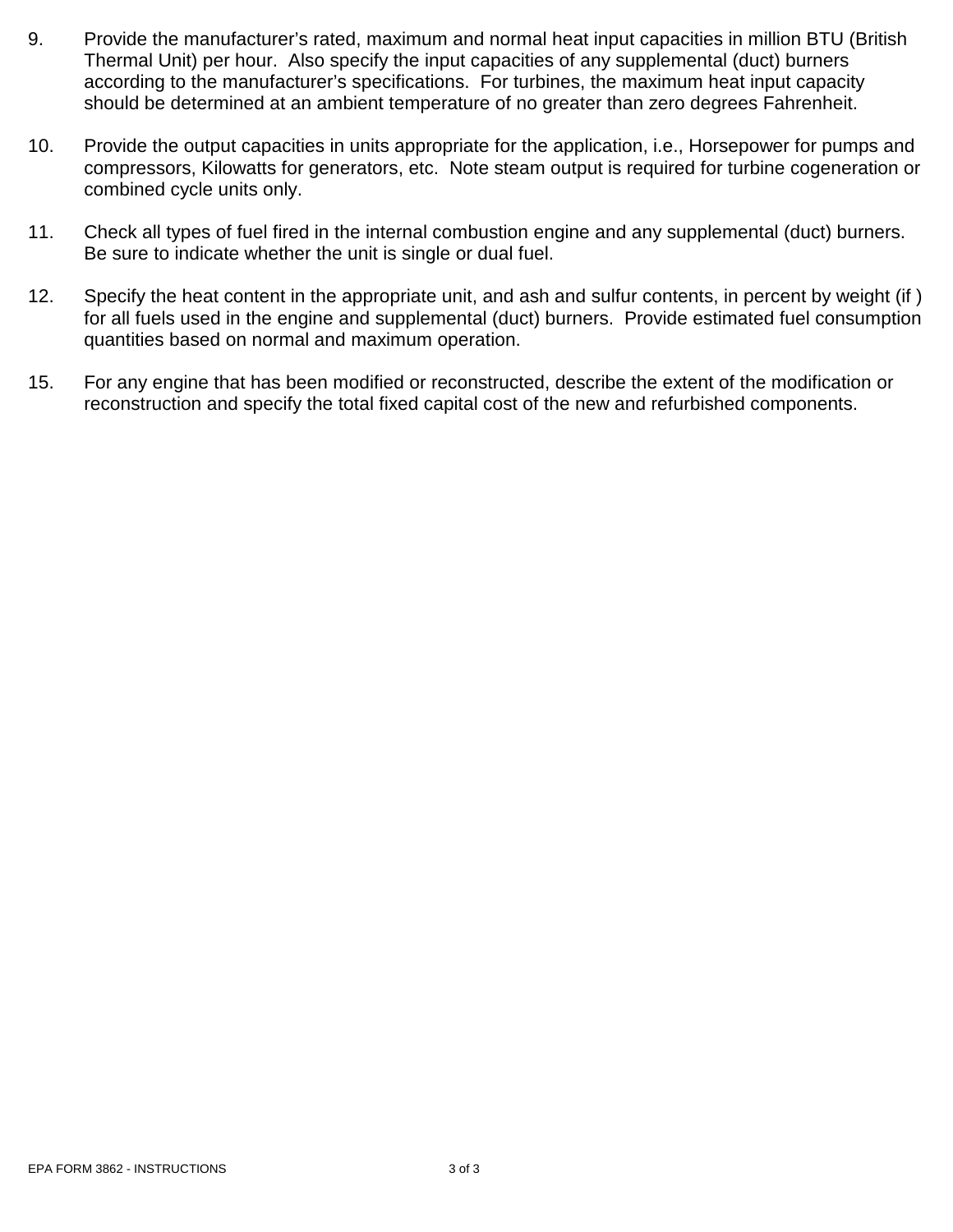# **EMISSIONS ACTIVITY CATEGORY FORM INTERNAL COMBUSTION ENGINES OR TURBINES**

*This form is to be completed for each reciprocating engines or turbines. State/Federal regulations which may apply to internal combustion engines are listed in the instructions. Note that there may be other regulations which apply to this emissions unit which are not included in this list.*

| 1 <sub>1</sub>                                                                                  | Maximum Operating Schedule: __________ hours per day; _______ days per year                                                                                                                                                                                                             |  |  |  |  |  |  |
|-------------------------------------------------------------------------------------------------|-----------------------------------------------------------------------------------------------------------------------------------------------------------------------------------------------------------------------------------------------------------------------------------------|--|--|--|--|--|--|
|                                                                                                 | If the schedule is less than 24 hours/day or 365 days/year, what limits the schedule to less than maximum?                                                                                                                                                                              |  |  |  |  |  |  |
| 2.                                                                                              | Turbine<br>$\Box$ Reciprocating<br>Engine type:                                                                                                                                                                                                                                         |  |  |  |  |  |  |
| 3.                                                                                              | Purpose of engine: Driving pump or compressor<br>Driving electrical generator                                                                                                                                                                                                           |  |  |  |  |  |  |
| 4.                                                                                              | Normal use of engine:   Emergency only<br>Non-emergency                                                                                                                                                                                                                                 |  |  |  |  |  |  |
| 5.                                                                                              | Model No: ____________________________<br>Engine Manufacturer: _________________________                                                                                                                                                                                                |  |  |  |  |  |  |
|                                                                                                 |                                                                                                                                                                                                                                                                                         |  |  |  |  |  |  |
|                                                                                                 | Date engine was ordered from the manufacturer: _________________________________                                                                                                                                                                                                        |  |  |  |  |  |  |
|                                                                                                 | Date engine was first installed at any location by any operator/facility: __________________________                                                                                                                                                                                    |  |  |  |  |  |  |
| Has the manufacturer certified the engine to meet any emissions standards? $\Box$ No $\Box$ Yes |                                                                                                                                                                                                                                                                                         |  |  |  |  |  |  |
|                                                                                                 | If yes, which Part and paragraph and/or Table and/or Tier has been met?                                                                                                                                                                                                                 |  |  |  |  |  |  |
|                                                                                                 | Will the engine be operated under the conditions the manufacturer has identified as necessary to<br>meet these standards? $\Box$ No $\Box$ Yes                                                                                                                                          |  |  |  |  |  |  |
| 6.                                                                                              | Type of ignition:<br>$\Box$ compression (diesel)<br>spark                                                                                                                                                                                                                               |  |  |  |  |  |  |
| 7.                                                                                              | Displacement (for reciprocating engines only):<br>(Liters/cylinder, for compression ignition)<br>(cubic centimeters, for spark ignition)                                                                                                                                                |  |  |  |  |  |  |
| 8.                                                                                              | Engine exhaust configuration (for turbines only):<br>simple cycle (no heat recovery)<br>regenerative cycle (heat recovery to preheat combustion air)<br>cogeneration cycle (heat recovered to produce steam)<br>combined cycle (heat recovered to produce steam which drives generator) |  |  |  |  |  |  |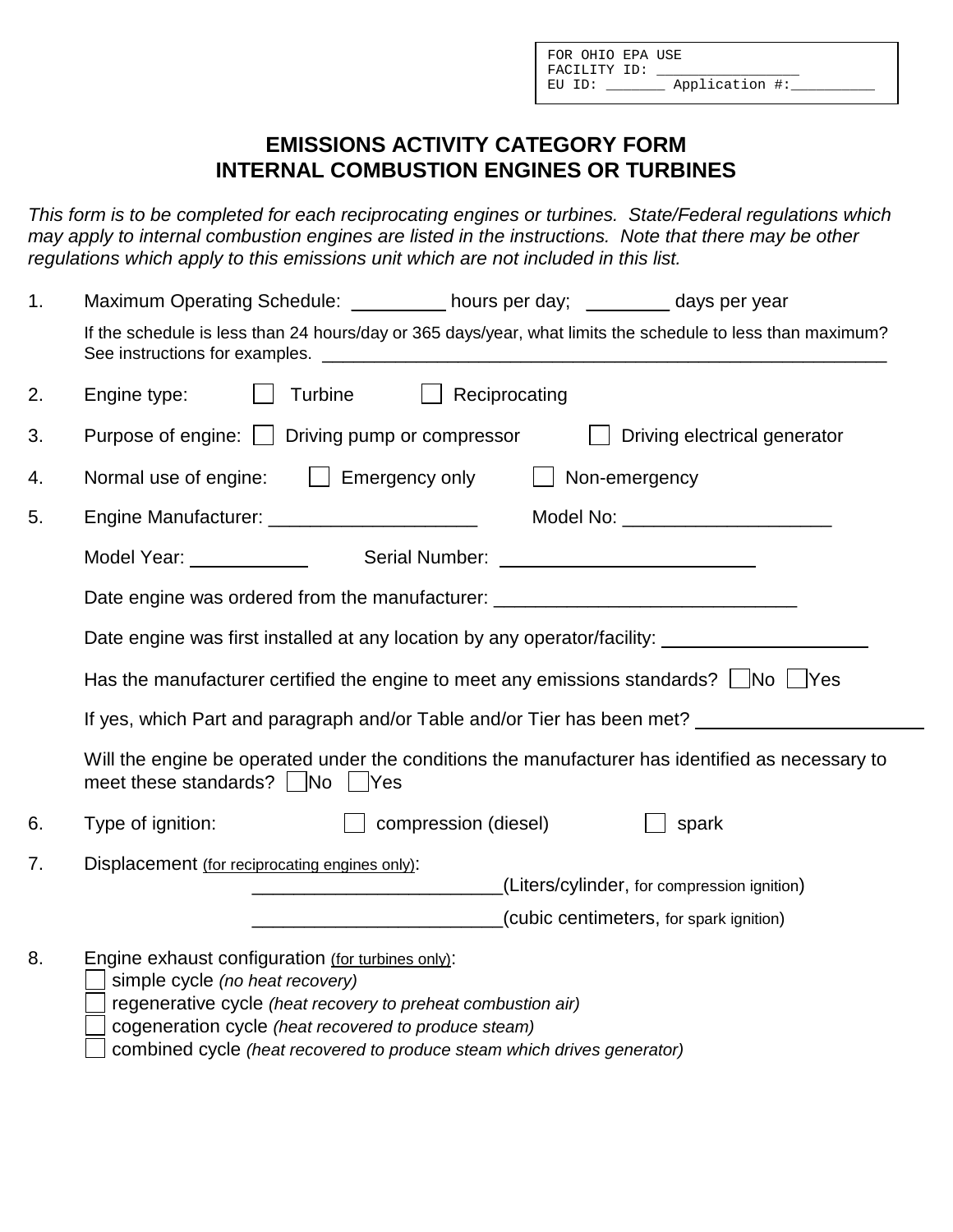| 9.         | Input capacities (million BTU/hr): Rated: _________ Maximum ________ Normal ________                                                                                                                                                                                                                                                         |                                                                                                 |         |         |                                                                                                                                               |                                                                                                                                                                                                                               |                                                                                  |
|------------|----------------------------------------------------------------------------------------------------------------------------------------------------------------------------------------------------------------------------------------------------------------------------------------------------------------------------------------------|-------------------------------------------------------------------------------------------------|---------|---------|-----------------------------------------------------------------------------------------------------------------------------------------------|-------------------------------------------------------------------------------------------------------------------------------------------------------------------------------------------------------------------------------|----------------------------------------------------------------------------------|
|            |                                                                                                                                                                                                                                                                                                                                              |                                                                                                 |         |         | Supplemental burner (duct burner) input capacity, if equipped (million BTU/hr):                                                               |                                                                                                                                                                                                                               |                                                                                  |
|            |                                                                                                                                                                                                                                                                                                                                              |                                                                                                 |         |         |                                                                                                                                               | Rated: _____________ Maximum ______________ Normal _____________                                                                                                                                                              |                                                                                  |
| 10.        |                                                                                                                                                                                                                                                                                                                                              |                                                                                                 |         |         | Output capacities (Horsepower): Rated: __________ Maximum __________Normal __________                                                         |                                                                                                                                                                                                                               |                                                                                  |
|            |                                                                                                                                                                                                                                                                                                                                              |                                                                                                 |         |         | (Kilowatts): Rated: __________ Maximum ____________ Normal ____________                                                                       |                                                                                                                                                                                                                               |                                                                                  |
|            |                                                                                                                                                                                                                                                                                                                                              |                                                                                                 |         |         | (lbs steam/hr)*: Rated: __________ Maximum _____________ Normal ________________                                                              |                                                                                                                                                                                                                               |                                                                                  |
|            |                                                                                                                                                                                                                                                                                                                                              |                                                                                                 |         |         | *(for cogeneration or combined cycle units only)                                                                                              |                                                                                                                                                                                                                               |                                                                                  |
| 11.<br>12. | Type of fuel fired (check all that apply):<br>$gasoline$ $\Box$                                                                                                                                                                                                                                                                              | single fuel $\Box$ No. 2 oil, low-sulfur<br>dual fuel <u>No</u> . 2 oil, high-sulfur<br>propane |         |         | natural gas<br>diesel<br>Complete the following table for all fuels identified in question 11 that are used for the engine and                | other, explain example and the state of the state of the state of the state of the state of the state of the state of the state of the state of the state of the state of the state of the state of the state of the state of | landfill gas<br>digester gas                                                     |
|            | any supplemental (duct) burners, if equipped:                                                                                                                                                                                                                                                                                                |                                                                                                 |         |         |                                                                                                                                               |                                                                                                                                                                                                                               |                                                                                  |
|            |                                                                                                                                                                                                                                                                                                                                              | <b>Heat Content</b>                                                                             | $wt.$ % | $wt.$ % | <b>Estimated Maximum</b>                                                                                                                      | <b>Fuel Usage</b>                                                                                                                                                                                                             |                                                                                  |
|            | Fuel                                                                                                                                                                                                                                                                                                                                         | (BTU/unit)                                                                                      | Ash     | Sulfur  | Per Year                                                                                                                                      | Normal Per Hour                                                                                                                                                                                                               | Max. Per Hour                                                                    |
|            | Nat. gas                                                                                                                                                                                                                                                                                                                                     | BTU/cu ft                                                                                       |         | gr/scf  | $cu$ ft                                                                                                                                       | cu ft                                                                                                                                                                                                                         | cu ft                                                                            |
|            | No. 2 oil                                                                                                                                                                                                                                                                                                                                    | BTU/gal                                                                                         |         |         | gal                                                                                                                                           | gal                                                                                                                                                                                                                           | gal                                                                              |
| Gasoline   |                                                                                                                                                                                                                                                                                                                                              | BTU/gal                                                                                         |         |         | gal                                                                                                                                           | gal                                                                                                                                                                                                                           | gal                                                                              |
|            | Diesel                                                                                                                                                                                                                                                                                                                                       | BTU/gal                                                                                         |         |         | gal                                                                                                                                           | gal                                                                                                                                                                                                                           | gal                                                                              |
|            | Landfill/digester gas                                                                                                                                                                                                                                                                                                                        | BTU/cu ft                                                                                       |         | ppm     | cu ft                                                                                                                                         | cu ft                                                                                                                                                                                                                         | cu ft                                                                            |
|            | Other (show units)                                                                                                                                                                                                                                                                                                                           |                                                                                                 |         |         |                                                                                                                                               |                                                                                                                                                                                                                               |                                                                                  |
|            | List supplemental (duct) burner fuel and information below (show units):                                                                                                                                                                                                                                                                     |                                                                                                 |         |         |                                                                                                                                               |                                                                                                                                                                                                                               |                                                                                  |
| 13.<br>14. | Type of combustion cycle (check all that apply):<br>2-stroke<br>rich-burn<br>other, explain<br>Emissions control techniques (check all that apply):<br>prestratified charge<br>air/fuel ratio<br>catalytic oxidation<br>other, explain<br>For each emissions control technique checked above, explain what pollutants are controlled by each | 4-stroke<br>lean-burn<br>preignition chamber combustion (PCC)                                   |         |         | carbureted<br>fuel injected<br>nonselective catalytic reduction (NSCR)<br>selective catalytic reduction (SCR)<br>2-stage rich/lean combustion | diesel particulate filter                                                                                                                                                                                                     | water/steam injection<br>injection timing retard<br>2-stage lean/lean combustion |

\_\_\_\_\_\_\_\_\_\_\_\_\_\_\_\_\_\_\_\_\_\_\_\_\_\_\_\_\_\_\_\_\_\_\_\_\_\_\_\_\_\_\_\_\_\_\_\_\_\_\_\_\_\_\_\_\_\_\_\_\_\_\_\_\_\_\_\_\_\_\_\_\_\_\_\_ \_\_\_\_\_\_\_\_\_\_\_\_\_\_\_\_\_\_\_\_\_\_\_\_\_\_\_\_\_\_\_\_\_\_\_\_\_\_\_\_\_\_\_\_\_\_\_\_\_\_\_\_\_\_\_\_\_\_\_\_\_\_\_\_\_\_\_\_\_\_\_\_\_\_\_\_